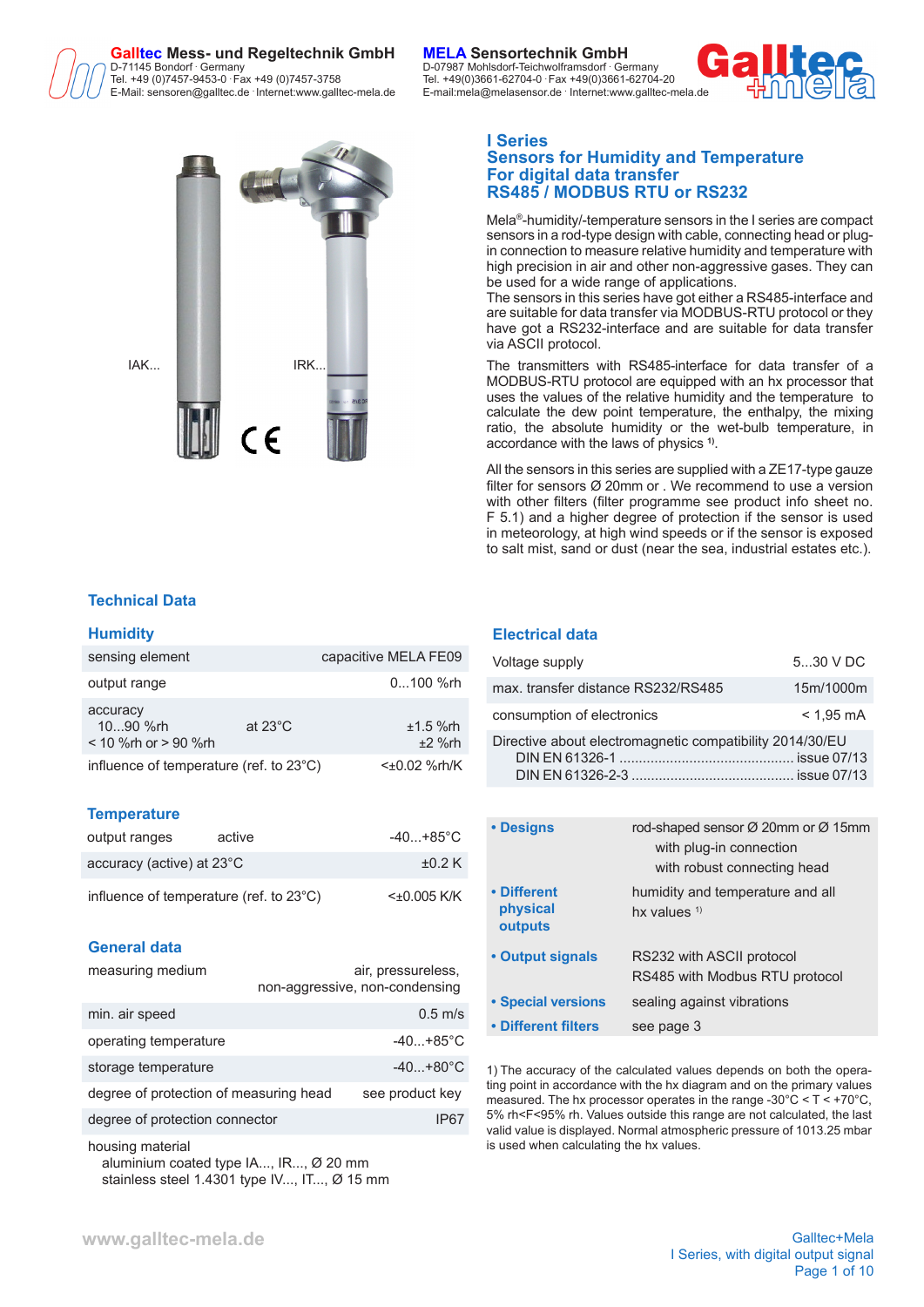# **Accessories**

| <b>Designation</b>                                           | Order reference                                                                                        | <b>Info</b><br>sheet | <b>Description</b>                                                                                                                                                                                                                                                                                              |                                                                   |
|--------------------------------------------------------------|--------------------------------------------------------------------------------------------------------|----------------------|-----------------------------------------------------------------------------------------------------------------------------------------------------------------------------------------------------------------------------------------------------------------------------------------------------------------|-------------------------------------------------------------------|
| Sub-D adapter<br>cable for sensors<br>with RS232<br>output   | IAKR.02.67-02.5<br>(standard)<br>Ready-made cable if<br>required<br>IAKR.02-67-xx.x<br>IVKR.02-67-xx.x |                      | connecting cable with binder plug and 9 pin SUB-D jack for direct connection to serial PC<br>interface<br>max. permissible ambient temperatures: binder plug and cable -40+85°C / IP67<br>SUB-D jack (PC connection) -10+50°C / IP30 (when connected)<br>for $\varnothing$ 20 mm 5 pin<br>for $Ø$ 15 mm $8$ pin |                                                                   |
| Connecting cable<br>for sensors with<br><b>MODBUS</b> output | (Ready-made cable if<br>required)<br>IAKM.02-67-xx.x<br>IVKM.02-67-xx.x                                |                      | connecting cable with binder plug, end of cable open with end sleeves for strands<br>max. permissible ambient temperatures: -40+85°C / IP67 Electrical connections see p. 4<br>for $\varnothing$ 20 mm 5 pin<br>for $\varnothing$ 15 mm 8 pin                                                                   |                                                                   |
| USB adapter<br>serial -> USB                                 | as description                                                                                         |                      | USB adapter for Sub-D-data line<br>To connect up the Sub-D-data line to a USB interface on the PC or Laptop                                                                                                                                                                                                     |                                                                   |
| Setup cable<br>ModBus --> USB                                | IAKM.02.AK-01.8<br>IRKM.02.AK-01.8<br>IVKM.02.AK-01.8                                                  |                      | Version with plug-in connection $\varnothing$ 20 mm<br>Version with robust head<br>Version with plug-in connection $\varnothing$ 15 mm                                                                                                                                                                          | to configurate the modbus parameters and to<br>adjust the sensors |
| ZA 161/1                                                     | as description                                                                                         | F <sub>5.1</sub>     | weather quard for rod-shaped sensors<br>recommended for outside use to protect from rainfall and sunlight                                                                                                                                                                                                       |                                                                   |
| <b>ZA 20</b>                                                 | as description                                                                                         | F <sub>5.1</sub>     | Attachment plate for sensors Ø 20 mm                                                                                                                                                                                                                                                                            |                                                                   |
| <b>ZA 24</b>                                                 | as description                                                                                         | F <sub>5.1</sub>     | Attachment plate for sensors Ø 15 mm                                                                                                                                                                                                                                                                            |                                                                   |
| 20.009                                                       | as description                                                                                         |                      | Console for wall mounting Ø 20 mm                                                                                                                                                                                                                                                                               |                                                                   |
| 20.103                                                       | as description                                                                                         |                      | Console for wall mounting including mounting sleeve 00.502 for sensors $\varnothing$ 15 mm                                                                                                                                                                                                                      |                                                                   |
| ZE 31/1-12<br>ZE 31/1-33<br>ZE 31/1-75<br>ZE 31/1-84         | as description                                                                                         | F <sub>5.2</sub>     | humidity standard to check the accuracy of the sensors 12 % rh at 25°C<br>humidity standard to check the accuracy of the sensors 33 %rh at 25°C<br>humidity standard to check the accuracy of the sensors 75 %rh at 25°C<br>humidity standard to check the accuracy of the sensors 84 % rh at 25°C              |                                                                   |
| ZE33                                                         | as description                                                                                         | F <sub>5.2</sub>     | adapter for humidity standard ZE 31/1                                                                                                                                                                                                                                                                           |                                                                   |

## **Dimensions**



**Console for wall mounting 20.009** (please order seperately)





3xØ4.5

 $\overline{045}$ 

Ø60

 $\frac{2}{36}$ 

clamping range Ø 11,5 ... 15,5







**Attachment plate ZA 20** (please order seperately)



Pag हि

 $\overline{149}$ 

Attachment plate<br>ZA 24 (please order seperately)

Galltec+Mela I Series, with digital output signal Page 2 of 10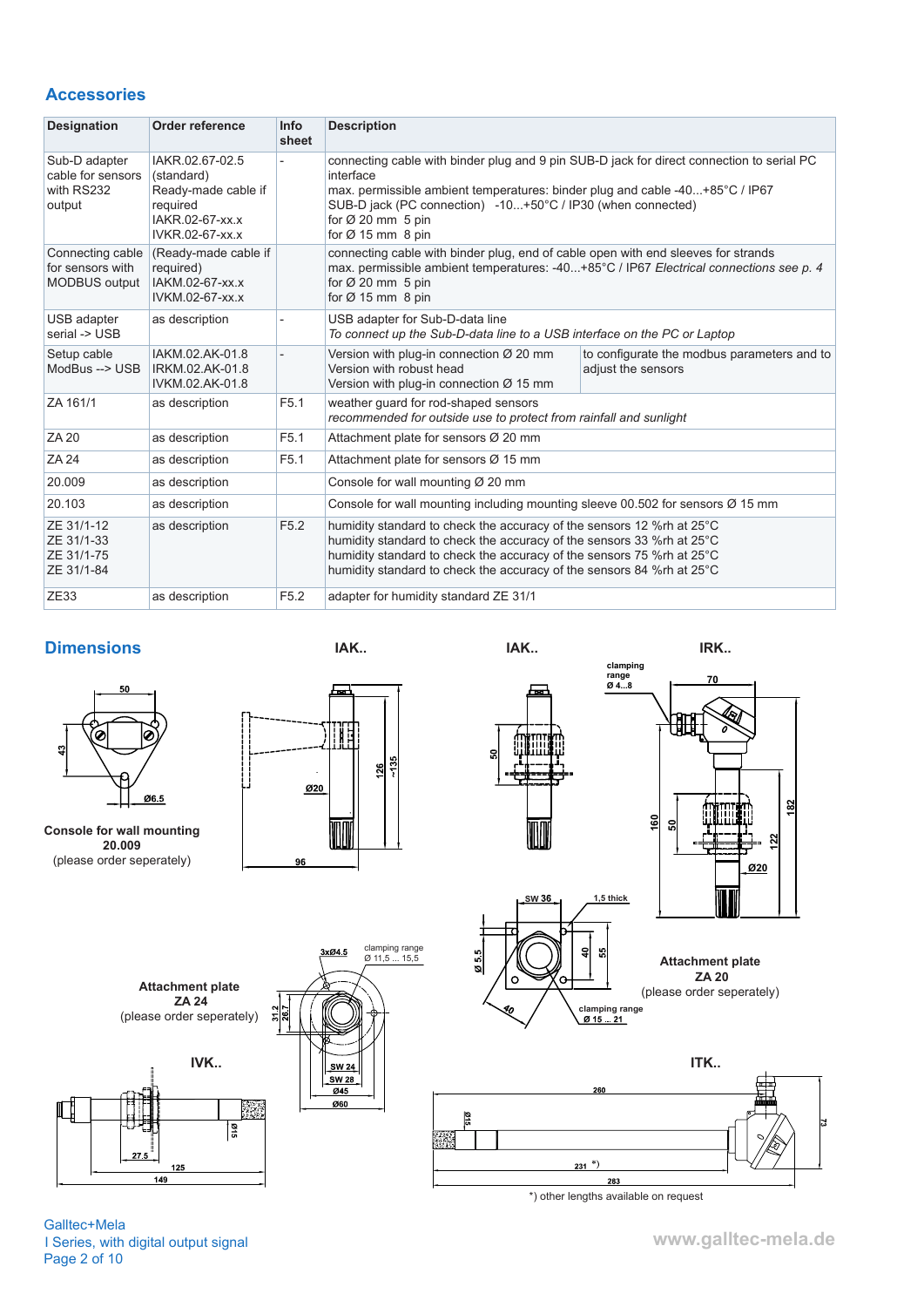# **Product Key**

| <b>Series</b>                     | I Series                                                                |                |
|-----------------------------------|-------------------------------------------------------------------------|----------------|
| Design                            | tube $\varnothing$ 20 mm alu with plug-in connection                    | $\overline{A}$ |
|                                   | tube Ø 20 mm alu with robust connecting head                            | R              |
|                                   | tube $\varnothing$ 15 mm stainless steel with plug-in connection        | $\vee$         |
|                                   | tube Ø 15 mm stainless steel with robust connecting head of alu         | Τ              |
| Physical output                   | all humidity dependant values and temperature                           | Κ              |
|                                   | temperature only                                                        | T              |
| Output signal                     | RS 232 ASCII protocol (only for design A and R)                         | $\mathsf{R}$   |
|                                   | RS485 Modbus RTU protocol                                               | M              |
| Special edition                   | none                                                                    | 00             |
|                                   | sealing against vibrations                                              | 0V             |
|                                   | pressure proof up to 10 bar                                             | 0 <sub>D</sub> |
| Measured value and output range 1 | relative humidity and humidity dependant hx values                      | F1             |
|                                   | none                                                                    | 00             |
| Measured value and output range 2 | $-4085 °C$                                                              | 48             |
| Operating voltage                 | 530 V DC                                                                | 5              |
| Filter Ø 20mm                     | ZE16 protective plastic basket, open, IP30                              | 16             |
|                                   | ZE17 protective plastic basket with gauze, IP30                         | 17             |
|                                   | ZE18 fine-pored PTFE sintered filter, IP65                              | 18             |
|                                   | ZE20 protective basket with membrane filter, IP54                       | 20             |
|                                   | ZE21 fine-pored sintered filter of stainless steel, IP65                | 21             |
|                                   | ZE22 coarse-pored sintered filter of stainless steel, IP65              | 22             |
|                                   | PTFE filter for humidity sensing element + protective basket ZE16, IP30 | 9G             |
| Filter Ø 15mm                     | ZE04 stainless steel filter, open, IP00                                 | 04             |
|                                   | ZE13 stainless steel sintered filter (standard), IP65                   | 13             |
|                                   | ZE15 stainless steel sintered filter with gauze, IP30                   | 15             |
|                                   | ZE26 stainless steel filter with PTFE membrane, IP54                    | 26             |
|                                   | ZE29 sintered filter of fine-pored PTFE, IP65                           | 29             |
|                                   | PTFE filter for humidity sensing element + protective basket ZE04, IP00 | 94             |
| Type of connection and            | 5 pin plug-in connection (RS 232)                                       | <b>5S8</b>     |
| characteristics                   | 7 pin plug-in connection (RS485 MODBUS 20mm Ø)                          | <b>7S8</b>     |
| of design                         | 8 pin plug-in connection (RS485 MODBUS 15mm Ø)                          | <b>8S8</b>     |
|                                   | Versions with robust head                                               | $00x^{1}$      |

 $1)$  x= depends on the tube length

### **Ordering Example**

```
IVKM.0V.F148.513.8S8
I Series (I),
  Stainless steel tube (V),
   Output of humidity dependant values and temperature (K),
    Output: RS485 with Modbus RTU protocol (M),
     Sealing against vibrations (0V),
         Relative humidity and all humidity dependant hx values (F1), 
-40...85^{\circ}C (48),
 Operating voltage: 5...30 V DC (5),
 Sintered filter of stainless steel ZE13 (13),
                    8 pin plug-in connection (8S8)
```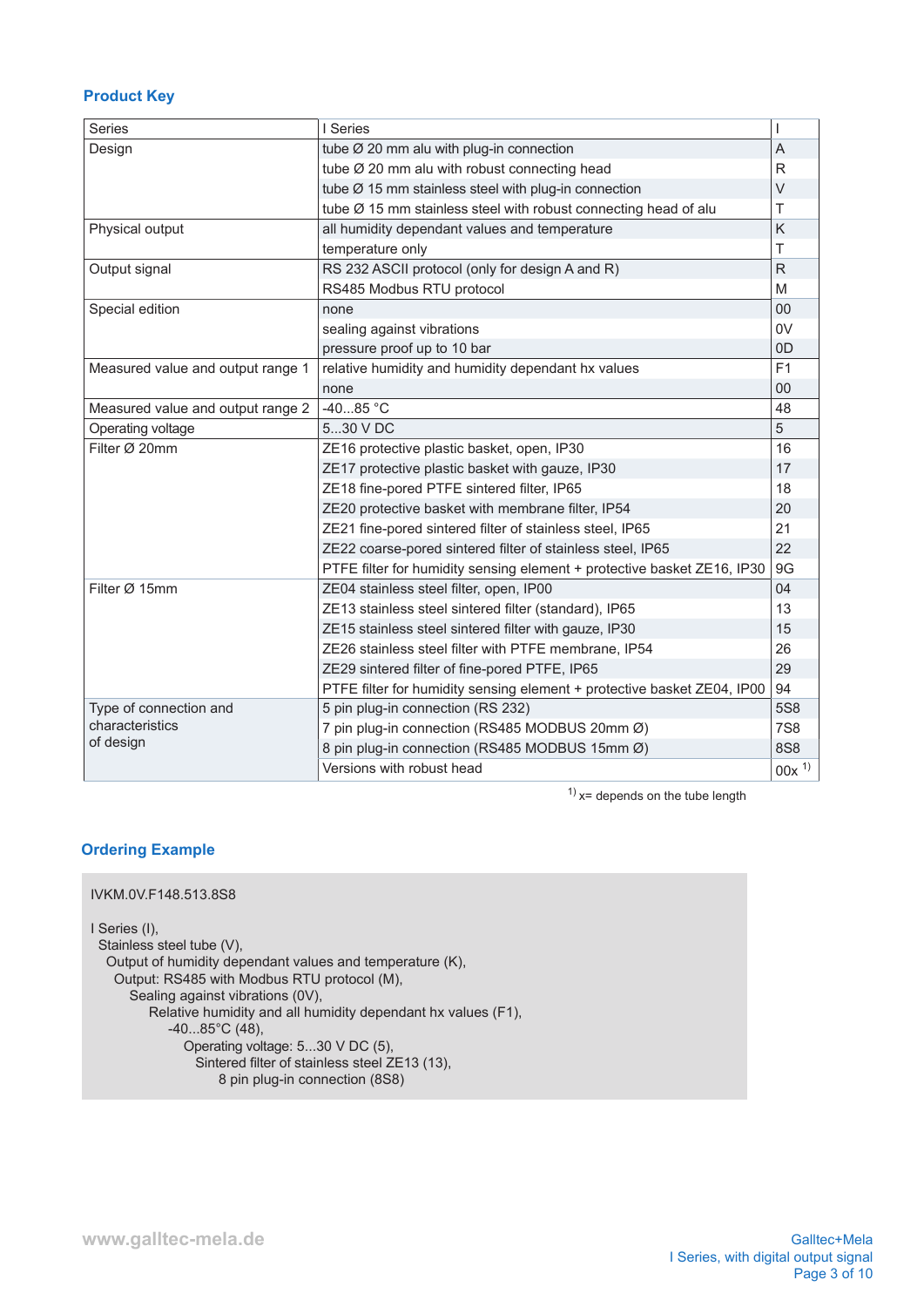# **Working range for humidity and temperature**



1) In continuous operation mode, the elements should be used up to an absolute humidity level which corresponds to a dew-point temperature not exceeding 60°C. The elements can be used at dew-point temperatures of up to 90°C during short work cycles (e.g. in a control process).

2) The hx processor operates in the range -30°C < T < +70°C, 5% rh<F<95% rh. Values outside this range are not calculated, the last valid value is displayed

| <b>Position</b>              | The installation site should be chosen such that a representative measurement of air humidity<br>can be guaranteed. Avoid areas in the vicinity of radiators, doors and exterior walls, as well as<br>direct sunlight.<br>The position the sensor is mounted in (horizontal, vertical) does not matter. However, it should be<br>mounted in such a way that no water can get into it. We recommend that you lay the connection<br>lines in a loop so that any water that may be present can run off.<br>Please note the maximum permissible ambient temperature when installing the sensor. The<br>sensors always have to be installed in such a way that the plugs are not exposed to an increased<br>ambient temperature either (>85°C). |
|------------------------------|--------------------------------------------------------------------------------------------------------------------------------------------------------------------------------------------------------------------------------------------------------------------------------------------------------------------------------------------------------------------------------------------------------------------------------------------------------------------------------------------------------------------------------------------------------------------------------------------------------------------------------------------------------------------------------------------------------------------------------------------|
| Connection                   | The electrical connection must be carried out by qualified personnel only.<br>The sensors of the I series contain components, which can be damaged by the effects of elec-<br>trical fields or by charge equalisation when touched. When mounting the sensor, protective<br>measures must be taken.<br>Lines to and from the sensor must not be installed parallel to strong electromagnetical fields.<br>If there is any chance of an electrical surge, please install surge protection devices.                                                                                                                                                                                                                                          |
| <b>Dew formation</b>         | Dew formation and splashes do not damage the sensor, although corrupted measurement rea-<br>dings are recorded until all the moisture on and directly around the sensor element has dried up.                                                                                                                                                                                                                                                                                                                                                                                                                                                                                                                                              |
| <b>Dust</b>                  | Dust and other solid particles do not damage the humidity sensor element, however, if there is<br>an accumulation of dust on it, the dynamic behaviour could be impaired.                                                                                                                                                                                                                                                                                                                                                                                                                                                                                                                                                                  |
| <b>Cleaning the filters</b>  | Contaminated filters and protective baskets can be carefully unscrewed for cleaning. Do not<br>refit the filter attachment unless it is completely dry, to avoid measuring errors. Take care not<br>to touch the sensitive humidity sensor element.<br>Please note that the sensor is only able to measure accurately once the filter and the sensor<br>element are fully dry.                                                                                                                                                                                                                                                                                                                                                             |
| Cleaning the sensing element | Loose dirt can be removed from the moisture sensor element by careful blowing or rinsing with<br>distilled water. Take care not to touch the sensitive humidity sensor element.                                                                                                                                                                                                                                                                                                                                                                                                                                                                                                                                                            |
| <b>Damaging influences</b>   | Depending on their type and concentration, aggressive media containing solvents can cause<br>incorrect readings or cause the sensor to fail.<br>Substances deposited on the sensor element (e.g. fats, oils, resin aerosols, paint aerosols,<br>smoke deposits etc.) are harmful as they eventually form a water-repellent film or deteriorate<br>the dynamic behaviour of the sensor. This also applies for the contamination of the PTFE filter<br>for the sensing element (9G) with these substances.                                                                                                                                                                                                                                   |
| <b>Check</b><br>functioning  | In order to check functioning in the place of installation, we recommend that you use our<br>ZE31/1-x type humidity standards (accessories).                                                                                                                                                                                                                                                                                                                                                                                                                                                                                                                                                                                               |

## **Mounting and user information**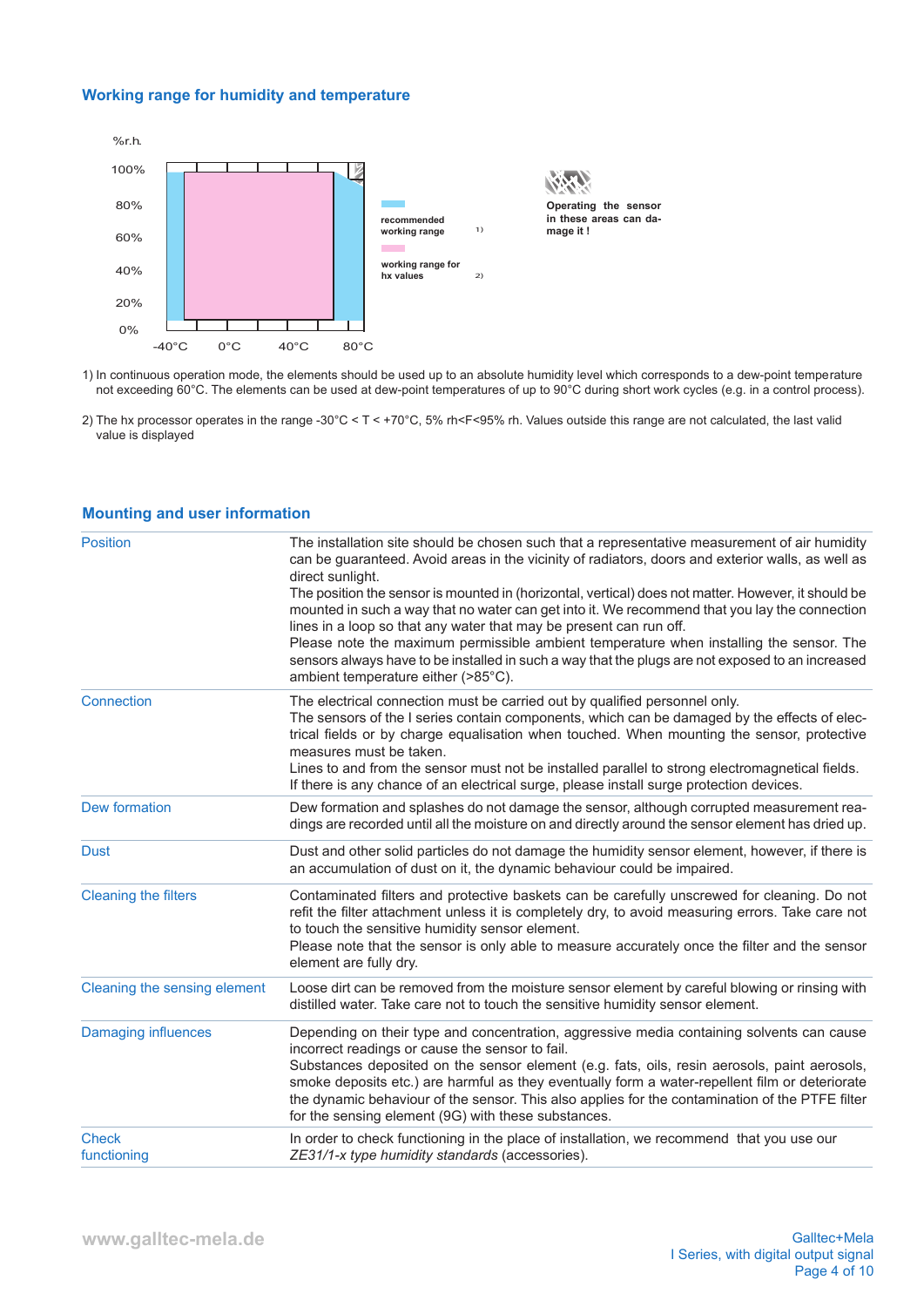# **Connection diagrams RS485 ModBus**



**www.galltec-mela.de**

Galltec+Mela I Series, with digital output signal Page 5 of 10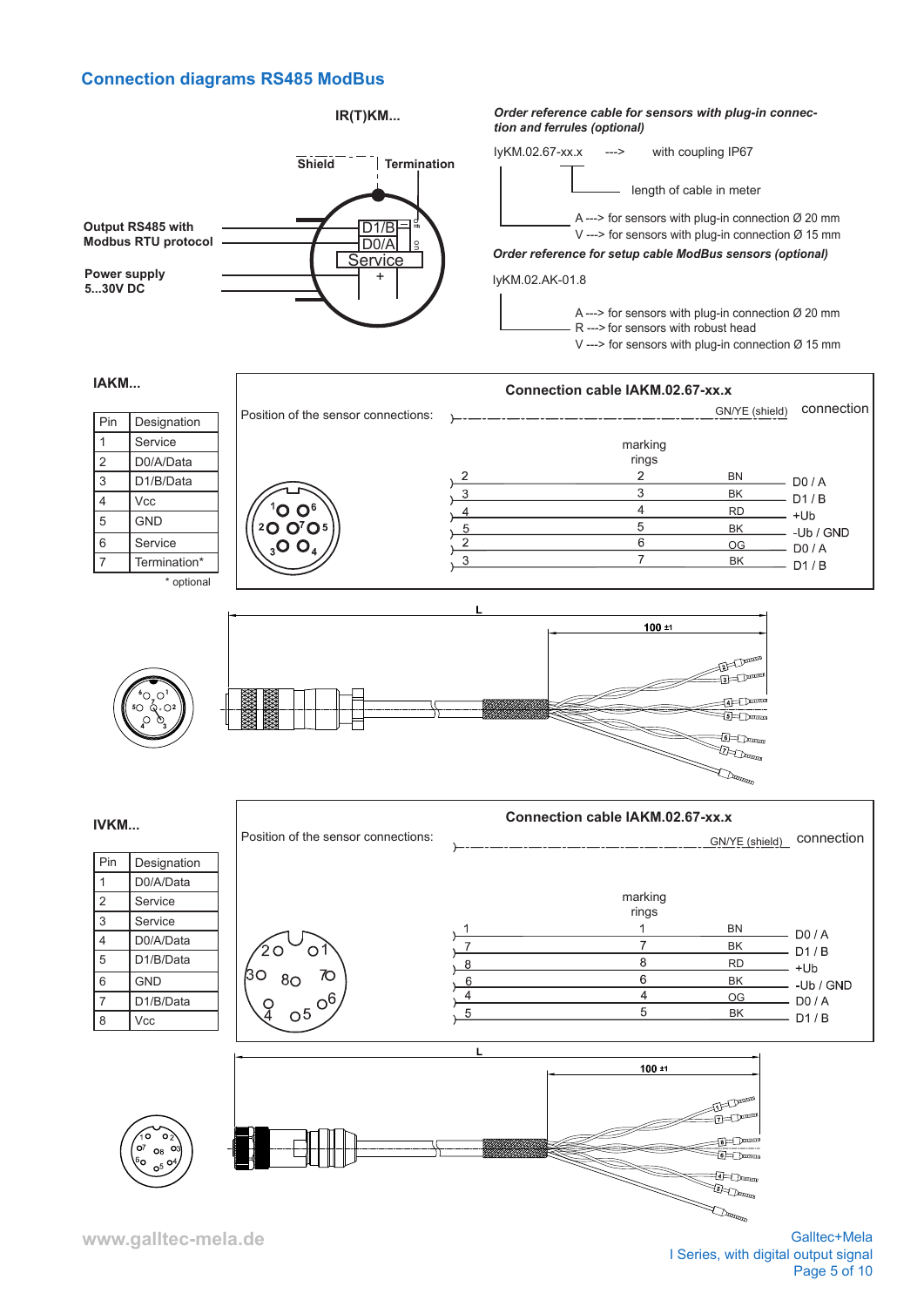# **RS485 with MODBUS-RTU Protocol**

### **Serial interface**

The following parameters are possible for data transfer via the EIA-485 interface on the ModBus sensors made by Mela®:

- Baud rate: 19200 / 9600 / 4800 / 2400 / 1200 / 600
- Data bits: 8<br>• Parity: N
- Parity: N/E/O<br>• Stop bits: 1/2
- Stop bits:

Modus 19200@8N2 is pre-defined.

# **Access to Modbus registers**

To ensure compatibility with all Modbus masters, all available registers can be read both with function code  $03_{\text{hex}}$  (read holding register), as well as with function code 04 $_{hex}$ . Registers with additional write permission can be modified with function code 06 $_{hex}$ (write holding register). All registers available with Modbus sensors by Mela are listed in table 1.

| Register-no.        | Data type | Value                                 | Permission         |
|---------------------|-----------|---------------------------------------|--------------------|
| $\mathsf{O}\xspace$ | FLOAT32   |                                       |                    |
| $\mathbf{1}$        |           | Temperature (°C)                      |                    |
| $\overline{2}$      | UINT16    | Alarm code temperature                |                    |
| $\mathsf 3$         | FLOAT32   | Relative humidity (%rH)               |                    |
| $\overline{4}$      |           |                                       |                    |
| 5                   | UINT16    | Alarm code humidity                   |                    |
| $\,6\,$             | UINT32    | Serial number sensor                  |                    |
| $\overline{7}$      |           |                                       |                    |
| $\,8\,$             | UINT32    | Serial number sensor                  |                    |
| $\boldsymbol{9}$    |           |                                       |                    |
| 10                  | FLOAT32   | Dew point temperature (°C)            | readable           |
| 11                  |           |                                       |                    |
| 12                  | FLOAT32   | Enthalpy (kJ/kg)                      |                    |
| 13                  |           |                                       |                    |
| 14                  | FLOAT32   | Mixing ratio (g/kg)                   |                    |
| 15                  |           |                                       |                    |
| 16                  | FLOAT32   | Absolute humidity (g/m <sup>3</sup> ) |                    |
| 17                  |           |                                       |                    |
| 18                  | FLOAT32   |                                       |                    |
| 19                  |           | Wet-bulb temperature (°C)             |                    |
| 20                  | UINT16    | Alarm code hx processor               |                    |
| 205                 | UINT16    | Modbus address                        | read and writeable |

Table 1 - Modbus register

# **Functioning**

The measured values for relative humidity, temperature and the corresponding alarm codes are saved in registers 0…5 in a cycle time of 2s. Registers 6(8) and 7(9) contain the sensor's serial number. If an hx value is scanned from registers 10…19, this is recalculated at the time of the scan, based on the current temperature and the relative humidity. The hx processor emits an alarm code if the values for temperature or relative humidity are outside the permissible input range. No calculation is made in this case, and the register displays the last valid value for each variable.

The memory organisation for the temperature and air humidity readings, as well as for the serial number, is Little Endian. This means that the low byte word is in the lower register and the high byte word is in the higher register.

Galltec+Mela I Series, with digital output signal Page 6 of 10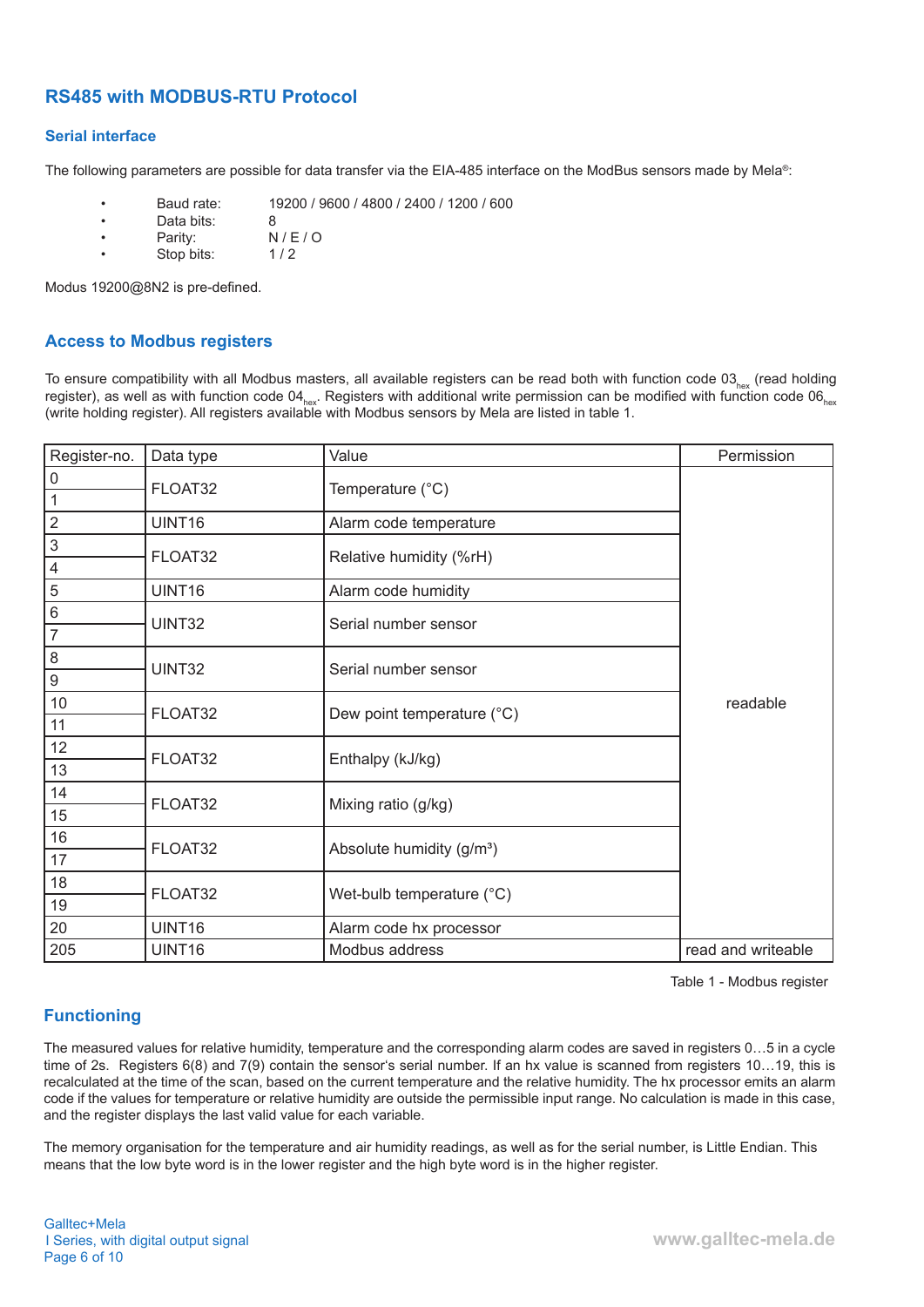# **Alarm codes**

Table 2 lists all the possible alarm register values when measuring temperature (reg. no. 2).

| Alarm code | Meaning                                              |
|------------|------------------------------------------------------|
|            | no alarm, the temperature value is within the limits |
|            | temperature range of the measuring head exceeded     |
|            | below temperature range of the measuring head        |
|            | Wire break or no sensor element detected             |
|            | short circuit at PT1000 (resistance < 500 Ohm)       |

Table 3 lists all the possible alarm register values when measuring humidity (reg. no. 5).

| Alarm code | Meaning                                           |
|------------|---------------------------------------------------|
|            | no alarm, the humidity value is within the limits |
|            | humidity range of the measuring head exceeded     |
|            | below humidity range of the measuring head        |
|            | Wire break or no sensor element detected          |
|            | humidity element defective                        |

Table 4 lists all the possible alarm register values of the hx processor (reg. no. 20).

| l Alarm code | Meaning                                                                   |
|--------------|---------------------------------------------------------------------------|
|              | no alarm, input values are within the limits                              |
|              | max. input value of humidity 95% th and/or temperature +70°C is exceeded  |
|              | min. input value of humidity 5%rh and/or temperature -30°C is below limit |

The Modbus address can be modified at any time via write access to the address register (reg. no. 205). Permissible slave addresses are within the 1...247 range. Using address 0 as a slave address is not permissible. Addresses within the 248…255 range are reserved for special Modbus services and their use as a slave address is not permissible either. Address 1 is pre-defined.

### **Configuration of Modbus parameters**

In standard mode (and in the network if required), the Modbus address for all sensors can be modified by entering an appropriate write command. The write command will still be acknowledged using the old address. The sensor can then be accessed immediately via the new address.

Further configuration of Modbus parameters, such as address, baud rate, parity and stop bits is only possible with a suitable setup cable for the relevant sensor type (see accessories on p. 2). These settings are then made from a PC via the *ModSens-Setup* software available for download. For this, the sensors must not be in the network.

The *ModSens Setup* software is available on our Homepage as a free download (http://melasensor.de/download/).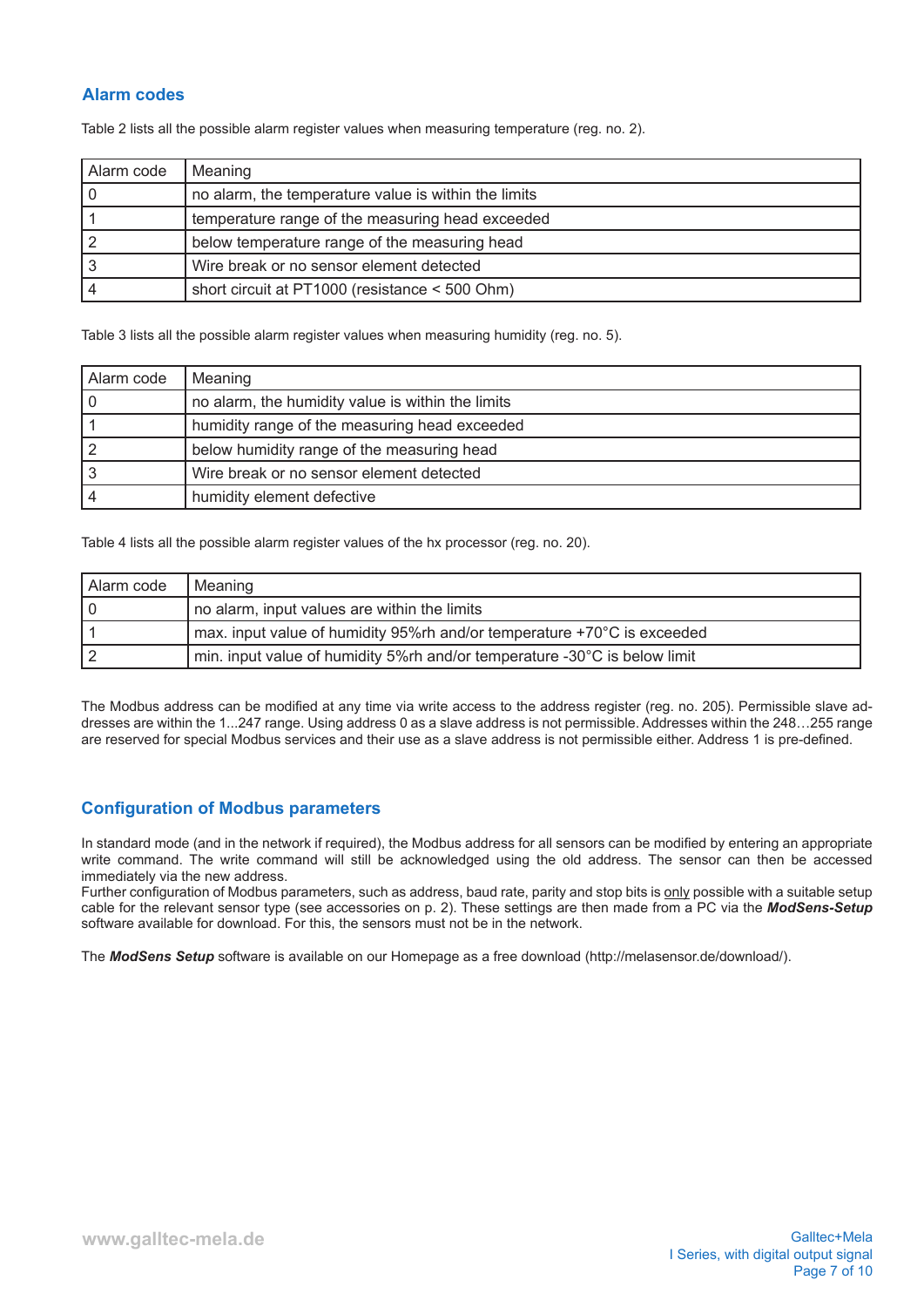# **Operation**

To connect directly to a PC, all you need is an integrated RS485 interface or an external adaptor. Mains power can also often be supplied in this way. A software program such as Modbus Poll will then assume the role of the master

Further measures must be taken for more challenging applications in the network, for long distances and/or in environments with electromagnetic interference. The bus must be designed in a daisy chain structure without spurs. For this reason, any cables connected to the sensors have a double data line pair – one incoming and one outgoing. The data line must be designed as a screened and twisted pair. The first and the last bus nodes must be terminated. If DC termination is sufficient, the integrated resistance of 135Ω can be switched between A and B – provided this is available on the relevant model. To do this, switch the jumper in the appliance to the corresponding position or bridge the corresponding pins in the connector. If you have to use transmission line polarisation, we advise against using DC termination. Instead you should use AC termination. The required series connection for the resistor and the capacitor can then be switched between A and B on the second data line pair of the connection cable or on the second terminal pair in the terminal block.

A Mela Modbus sensor according to the RS485 standard represents 1/8 unity load. If the network only contains sensors in this impedance category, 256 bus nodes are theoretically possible instead of 32. However, due to the available address space, in practice the number reduces to 247.

The scanning interval should not exceed 2 seconds across the entire network.

For further informationen see http://www.modbus.org/ .

### **Aligning the sensors**

The sensors can also be aligned, thing which is made from a PC using the *UserCalib-Wizard* software, which is available as a free download. When doing so the sensors should not be in the network. To connect the sensors to a PC you need the same cable set as described in "configuration of modbus parameters".

The *UserCalib-Wizard* software is available on our Homepage as a free download (http://melasensor.de/download/).

### **"UserCalibWizzard" calibration and adjustment software**

This software is a PC application for Windows which can be used to calibrate and adjust I series sensors easily.

The program is designed as a wizard with simple navigation to guide users through the required steps to adjust sensors, verify measurements digitally, save data and print results. Required reference values can be obtained from a sensor used as reference, or entered directly at all measurement points.

Connecting the sensors to the PC requires a suitable setup cable (IyKM.02.AK-01.8) which is available from Galltec+Mela (see accessories on p. 2).

The program is available as a download from www.galltec-mela.de/download and requires hardware-specific activation by Galltec+Mela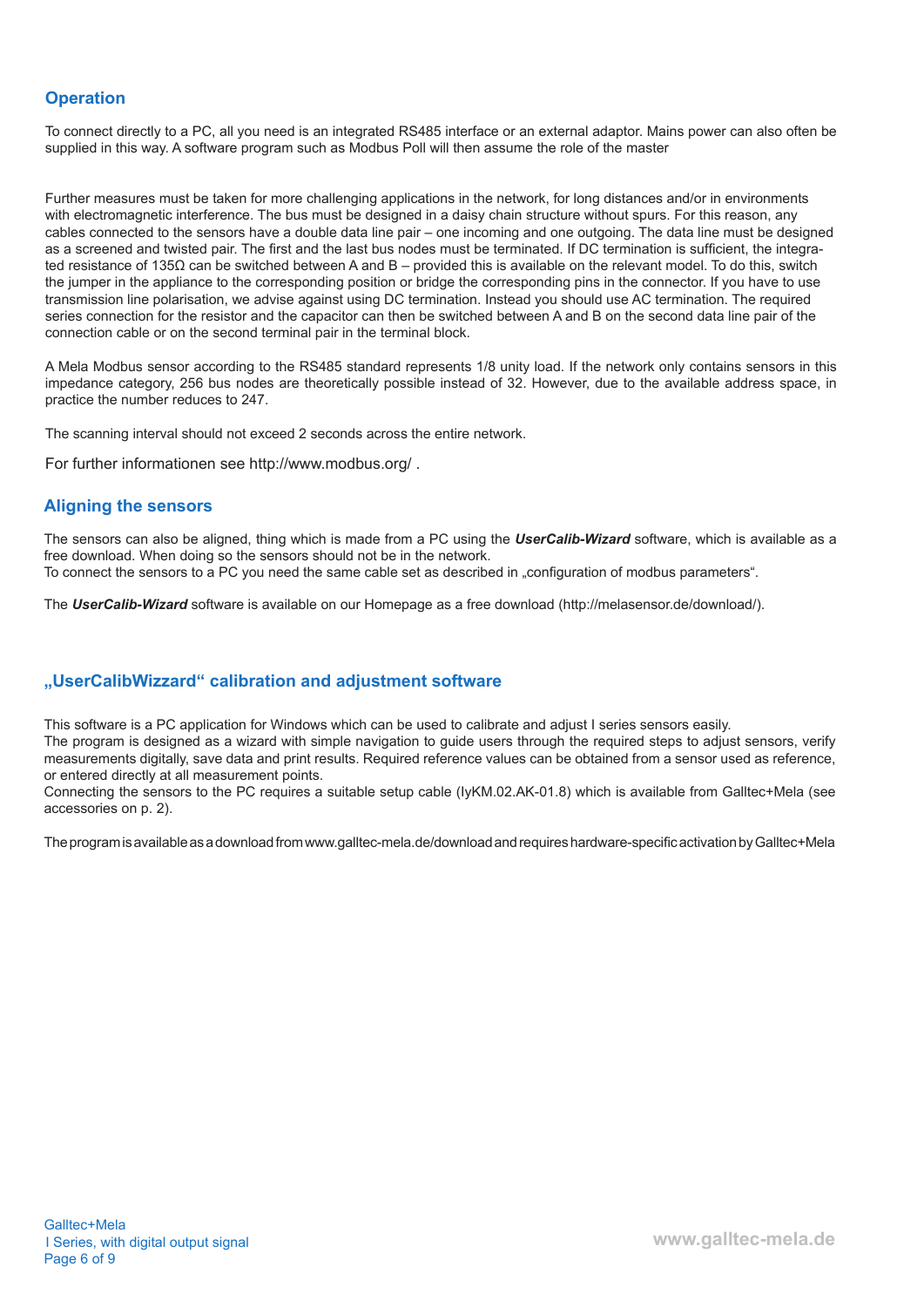# **RS232 with ASCII Protocol**

### **Serial interface**

The data transfer via the RS232 interface is effected with the following parameters:

| $\bullet$ | Baud rate: | 9600 |
|-----------|------------|------|
| $\bullet$ | Data bits: | 8    |
| $\bullet$ | Parity:    | N    |
|           | Stop bits: |      |

If power is also supplied to the sensor via the interface, the RTS and DTR signals must also be permanently enabled.

### **ASCII protocol**

Approximately every 3 seconds (approx. 5 sec in case of an error), the sensor transmits a character string containing the measured values for relative humidity, temperature and the corresponding alarm codes and serial numbers. A checksum ensures the validity. The output character string has a constant length of 41 characters in the following format:

@T;<Sign>;<Temperature>;<Alarmcode>;F;<Humidity>;<Alarmcode>;<Serialnumber>;<Sum>\r\n

The individual characters and fields have the following meanings:

| $\underset{''}{\circledcirc} \overline{\mathbb{Q}}^{u}$<br>"F"<br>$\int_{\eta}^{\eta}$<br>$\int$ , \n <sup>"</sup><br>$<$ Sign $>$<br><temperature><br/><alarmcode><br/><humidity><br/><serialnumber><br/><math>&lt;</math>Sum<math>&gt;</math></serialnumber></humidity></alarmcode></temperature> | Begins a protocol frame<br>Marks the temperature value<br>Marks the humidity value<br>Separator<br>Carriage Return<br>Line Feed<br>Temperature plus/minus sign, "+" or "-"<br>5 characters, two integer places, two decimal places from "0"  "9", Comma symbol is "."<br>3 characters. "A00"  "A04"<br>6 characters, three integer places, two decimal places from "0"  "9", comma symbol is "."<br>8 characters from $.0^{\circ}$ $.9^{\circ}$<br>2 characters from $,0^{\circ} \dots 0^{\circ}$ or $,A^{\circ} \dots 0^{\circ}$ |
|-----------------------------------------------------------------------------------------------------------------------------------------------------------------------------------------------------------------------------------------------------------------------------------------------------|-----------------------------------------------------------------------------------------------------------------------------------------------------------------------------------------------------------------------------------------------------------------------------------------------------------------------------------------------------------------------------------------------------------------------------------------------------------------------------------------------------------------------------------|
| Examples:                                                                                                                                                                                                                                                                                           |                                                                                                                                                                                                                                                                                                                                                                                                                                                                                                                                   |
| 1:<br>2:                                                                                                                                                                                                                                                                                            | @T;+021.37;A00;F;038.92;A00;12345678;38\r\n<br>@T;+018.97;A00;F;099.54;A00;00251979;0A\r\n                                                                                                                                                                                                                                                                                                                                                                                                                                        |

Table 1 lists all the possible values when measuring temperature

| Alarm code | Meaning                                                    |
|------------|------------------------------------------------------------|
| A00        | No alarm, the temperature value is within the limits       |
| A01        | Temperature measuring range of the measuring head exceeded |
| A02        | Below temperature measuring range of the measuring head    |
| A03        | Wire break or no sensor element detected                   |
| A04        | Short circuit at PT1000 (resistance < 500 Ohm)             |

Table 2 lists all the possible values when measuring humidity

| Alarm code | Meaning                                           |
|------------|---------------------------------------------------|
| A00        | no alarm, the humidity value is within the limits |
| A01        | humidity range of the measuring head exceeded     |
| A02        | below humidity range of the measuring head        |
| A03        | Wire break or no sensor element detected          |
| A04        | humidity element defective                        |

The sum is calculated according to the following algorithm with reference to example 1:

1. Add up the decimal representation of all ASCII characters from "@" to the final ";"

 $64 \,$   $\ldots$   $(60^\circ)$  + 84  $\ldots$   $(7^\circ)$  + 59  $\ldots$  + 43  $\ldots$  + 48  $\ldots$  + 48  $\ldots$  + 50  $\ldots$  + 54  $\ldots$   $(56^\circ)$  + 55  $\ldots$  + 56  $\ldots$   $(8^\circ)$  + 59  $\ldots$   $(9^\circ)$  = 1991

- 2. Divide this sum by 256 to find the remainder 1991 % 256 = 199
- 3. Subtract the remainder from 255  $255 - 199 = 56$
- 4. Interpret the decimal result as a hexadecimal number  $56 = 38$ <sub>hex</sub>
- 5. Compare the individual hexadecimal numbers with the transmitted ASCII characters of the checksum  $38_{\text{hex}} \rightarrow .3^{\circ} 8 .3^{\circ} \sqrt{8}$